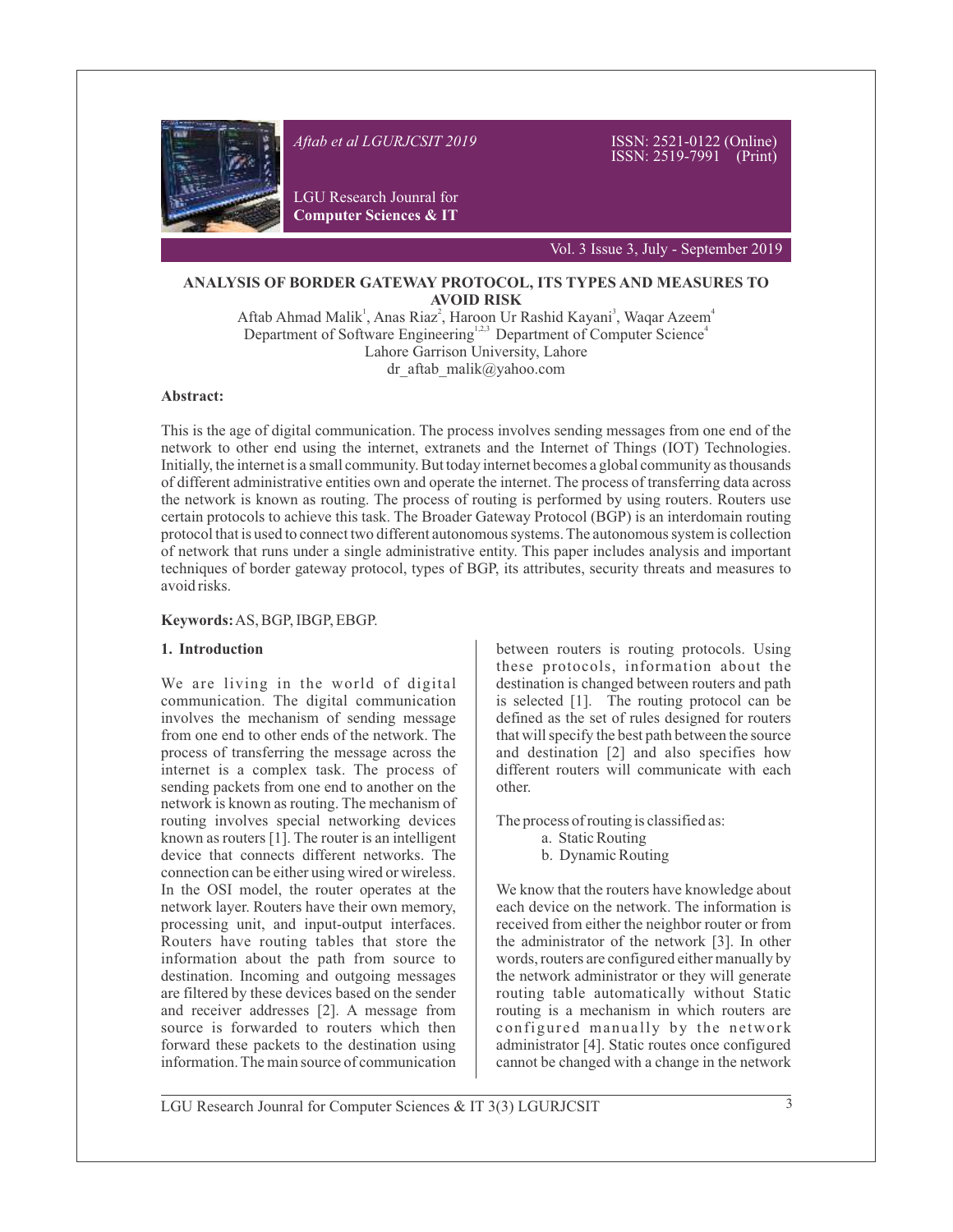unless the administrator changes it. But static routing is not fault-tolerant. In case of any failure, the traffic will not be re-routed. On the other hand, dynamic routing does not involve manual configuration of routing tables. Instead dynamic routing use protocols to maintain routing tables. Network changes are adopted automatically[4].

Table 1: Dynamic Routing Protocols

| Sr. No. | Dynamic Protocol                          |  |  |
|---------|-------------------------------------------|--|--|
| 1.      | RIP (Routing Information Protocol)        |  |  |
| 2.      | IGRP (Interior Gateway Routing Protocol)  |  |  |
| 3.      | EIGRP (Exterior Gateway Routing Protocol) |  |  |
| 4.      | OSPF (Open Shortest Path First)           |  |  |
| 5.      | IS-IS (Intermediate System- Intermediate  |  |  |
|         | System)                                   |  |  |
| 6.      | BGP (Border Gateway Protocol)             |  |  |
|         |                                           |  |  |

The table above enlists some common types of dynamic routing protocols. The main focus of this paper is the Border gateway protocol and its types.

### **1. Evolution of BorderGateway Protocol:**

Initially, the internet was just like a tiny cloud, at that time the small number of networks was connected to each other. The routing between these nodes is done using a static routing approach. The task to be done at that time was just to identify, configure and connect different nodes of the network which can be done easily using static routing. But now the internet is considered as a collection of many different networks that run under a single administration. More and more networks are interlinked. With the growth of the internet, it requires some dynamic routing protocols. At that time, Exterior Gateway Protocol (EGP) was invented[5]. On the internet, each network running under the single administration is referred to as an autonomous system. EGP is a routing protocol that will distribute information between different autonomous systems. The protocol deals with how communication between different autonomous systems will occur [6]. With the increase in the number of Autonomous Systems (ASS), the drawbacks of EGP become prominent. EGP has a tree-like structure initially, but afterward, the tree topology was replaced by mesh topology.

The hierarchical structure makes the connections of new devices difficult and scalability was also affected [5]. Also, EGP does not support multipath networking environment. To overcome these flaws a new routing protocol was invented. This new protocol was named as Border Gateway Protocol.

### **2. BorderGateway Protocol:**

BGP is the most popular and commonly used inter-domain routing protocol. It is the protocol that makes the internet work [7]. When routing takes place within a single autonomous system, it is referred to as interdomain routing. Certain policies are designed for inter-domain routing [8]. It is an exterior gateway protocol. BGP was introduced to communicate between different Autonomous Systems (ASs) [9]. An AS is a network that operates under the administration of a single administrator. BGP is a distance vector routing protocol. It is also referred to as the path-vector routing protocol. Distance vector routing that uses distance and decides the best path to transfer packet. Using a consistent transportation mechanism, routing updates are forward to all BGP neighbors. TCP is used for reliable transportation of packets. BGP uses port 179 of TCP/IP[8].

As discussed earlier, the BGP protocol is used to communicate between different AS's. A routing table is maintained that keeps a record of all routes to reach the destination. The information gets updated dynamically with the change in layout of the network. Once a complete routing table is exchanged among all neighbors upon any change; only that change will be updated [10]. The neighbors of BGP are known as their peers. Contrary to other IGP protocols, BGP does not have the ability to search its neighbor. There is manual configuration of neighbors. The router that is configured to run BGP protocol is named as BGP speaker. Within the same or different as the BGP speakers connect to each other using TCP port and share the routing information. Peering can be internal within the same autonomous system or external between different autonomous systems. While the connection is alive the BGP peers communicate by sharing messages [11].

When BGP session is established first an open message is sent between BGP peers. The message contains information about the version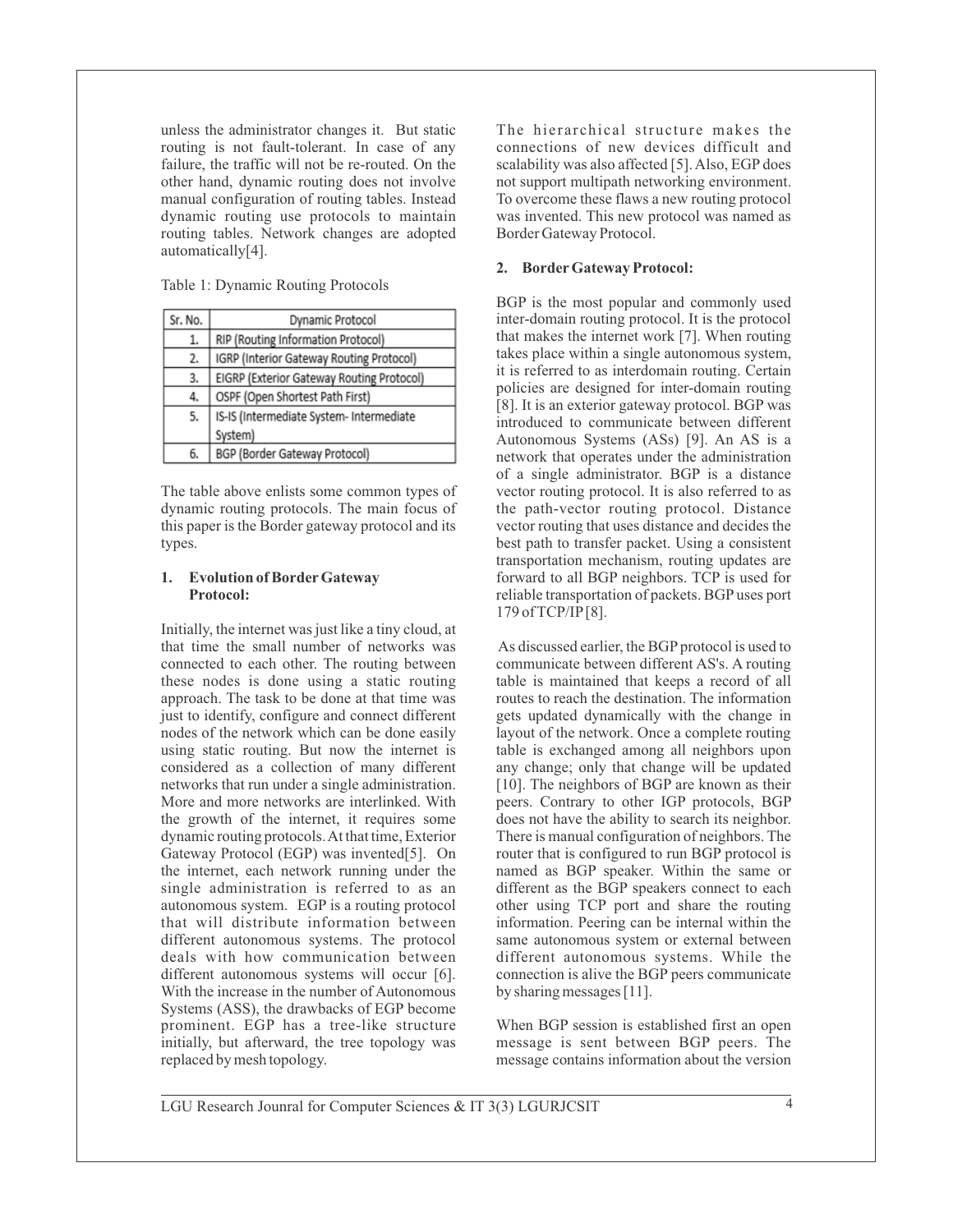of BGP, the number of local AS, and router ID. It is compulsory that the version of BGP on both peers is same. After every 60 seconds of session establishment, a keep-alive message is exchanged between the peers. The message will ensure that the peer is available and accessible. The hold time period for the peer is 180 seconds and if the router does not receive the keep-alive message after hold time, the peer is considered to be dead. To exchange the routes between different peers BGP transfer update messages. When any error occurs during communication, a notification message is delivered and the session broke down [9].

Common message header used by all BGP peers is divided into 4 parts. The part along with byte length is shown in figure below:





When data is delivered to the application layer the format of the data in the payload is unknown. Only the port number and IP address are identified by TCP port. Data is recognized as a stream of data and BGP uses the marker field to mark the start byte of each message. The type field is used to identify the type of message being sent. Type will represent whether the message is update message, keep-alive or other types of messages[12].

During the formation of session, BGP passes through several states. This is known as Finite State Machine (FSM). The states of FSM are described below:

### **a. Idle State:**

In the idle state, the BGPignores requests; it will start TCP connection with its BGP peers. It will also listen to connections from their peers. After that, the state changes from idle to connect[9].

## **b. Connect State:**

On the successful establishment of session, BGP will not spend much time in this state. BGP will wait for peer negotiation. It will send an open message to its peer and change its state from connecting to open sent state [9].

### **c. Active State:**

If the router will not establish TCP session, it will terminate in active state. After that FSM will retry to establish a TCP session. If the session is established an open message is delivered to the peer. If the session is not established the FSM will move back to the idle state. On repeated failures, a cycle is established between the active and idle state[9].

### **d. Open Sent State:**

BGP will receive open messages from their peers. After receiving messages validity of the open message is checked by the router. If an error occurs at this state a notification message along with the error detail is retransmitted to the peer and if the message does not contain any error a keep-alive message with several timers are transmitted to the peer. The state is set to Open confirm [9].

### **e. Open Confirm State:**

The peer will receive keep-alive messages. If the messages are not expired BGP will move to establish the state. If the timer expires before the keep-alive message is received or any other error is found the router will move back to idle state<sup>[9]</sup>.

### **f. Established State:**

In this state, information is exchanged between peers by sending update messages. In case of errors, the notification message is delivered and the router is set back to idle state[9].

## **3. PATH ATTRIBUTES:**

The routing information in BGP is generated by using path-vector algorithm. Routing Information Base (RIB) is maintained to store the data or path attributes. Path attributes are categorized as:

## **a. Well-known Mandatory:**

These attributes must be implemented on all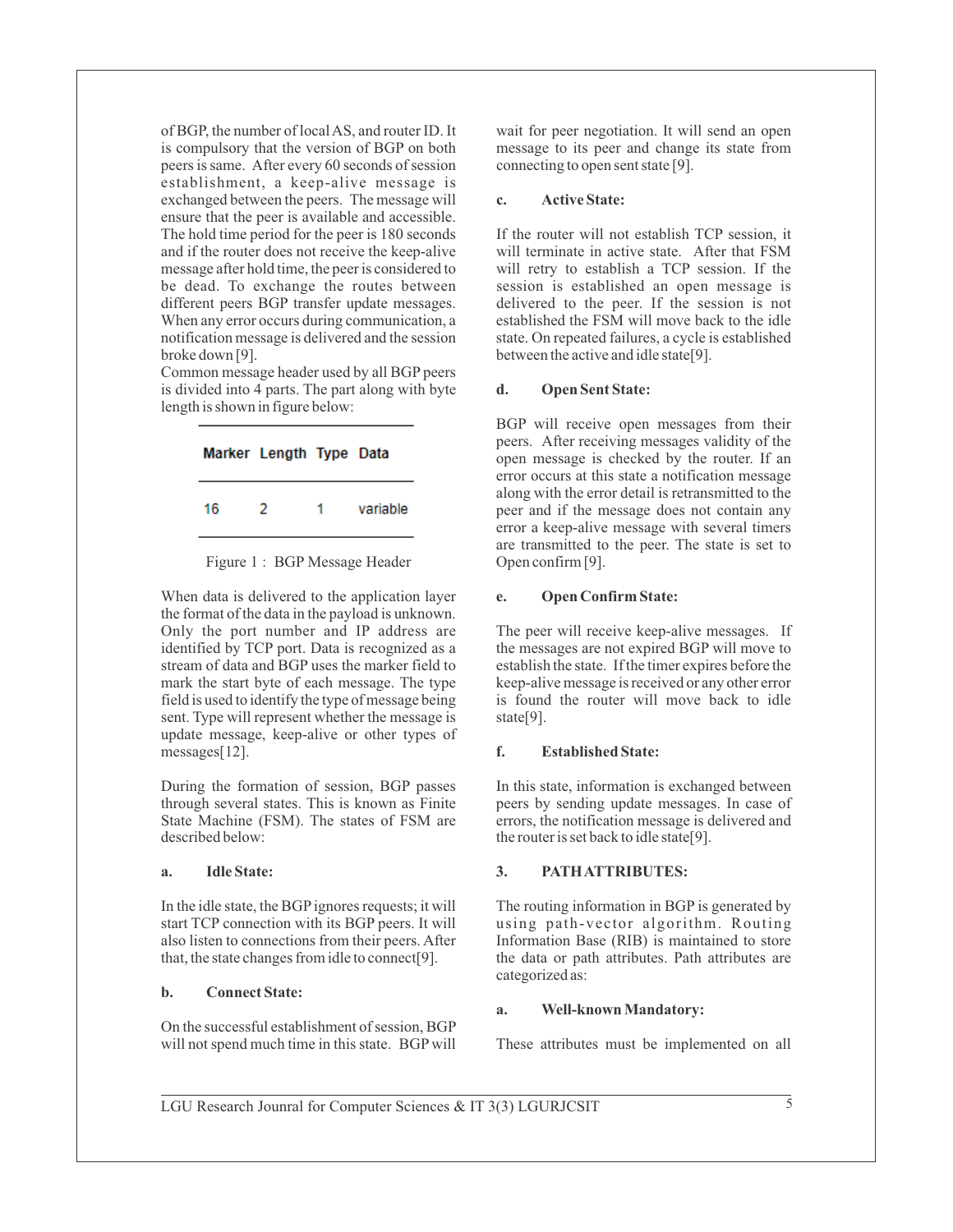BGP peers. They must be the part of every update message and must be updated on top priority. Origin, AS path, destination and next are some of the important well known mandatory attributes[13].

### **b. Well-known Discretionary:**

These are the attributes that are not a compulsory part of updated message. But these attributes are recognized by all BGP peers. Like LOCAL PREF [13].

### **c. Optional Transitive:**

Transitive attributes are those which are checked by the peers; if any attribute is not recognized by them. Intransitive attribute transitive flag is checked. If the flag is turned set the peers will accept the attribute. Also, the attribute will be advertised to all peers [13].

### **d. Optional non-Transitive:**

These are the attributes that if not identified the message can be ignored and not advertised to peers [13].

### **3.2. Types of BGP:**

There are two types of BGP. These are as follows:

| а. | <b>IBGP</b> |
|----|-------------|
| b. | <b>EBGP</b> |

When BGP session is established between peers within a single autonomous system; the session is established using IBGP or interior border gateway protocol. When the session is established between peers belonging to two different autonomous systems the protocol used is EBGPor exterior border gateway protocol. The figure below shows the IBGP network.



Figure 2 : IBGP network

There are several routing protocols that are used to route the information within AS. These protocols involve OSPF, RIP, EIGRP and many more. In IBGP all peers are connected in a full mesh topology.

While in EBGP communication between two different autonomous systems takes place. BGP is configured at the edge router of the AS. While the communication between two edge routers takes place using EBGP[14].

### **4. Route Reflectors and Confederations:**

Mesh topology introduces some scalability issues. For example, if we have a total of N routers in our autonomous system, there will be  $(N-1)$  IBGP peers and  $(N*(N-1))$  BGP sessions. If we take a small ISP network that contains 100 routers with BGP running in them, It would create 99 IBGP neighbors and 4950 BGP sessions in total.



Figure 3 : Mesh Topology

In the above figure, we have an autonomous system; in AS we have 6 routers that are connected in a full mesh. Each router is connected directly to other routers. The topology gives advantage in that routers have multiple paths to communicate with each other if one path goes down the router can use an alternate path to communicate. Messages are transferred between IBGP peers directly. But this topology will result in a lack of stability. When BGP sessions increase in number the processing will put the load on processing. The burden can be much more than a router can handle. If we want to add a new device it means that we have to configure all devices in the network which would be a complex task [15].

Route reflectors and route confederations were introduced to get rid of mesh topology. To prevent looping and to improve management and scalability; we use the technique of route reflector; in this case, the above diagram will become as: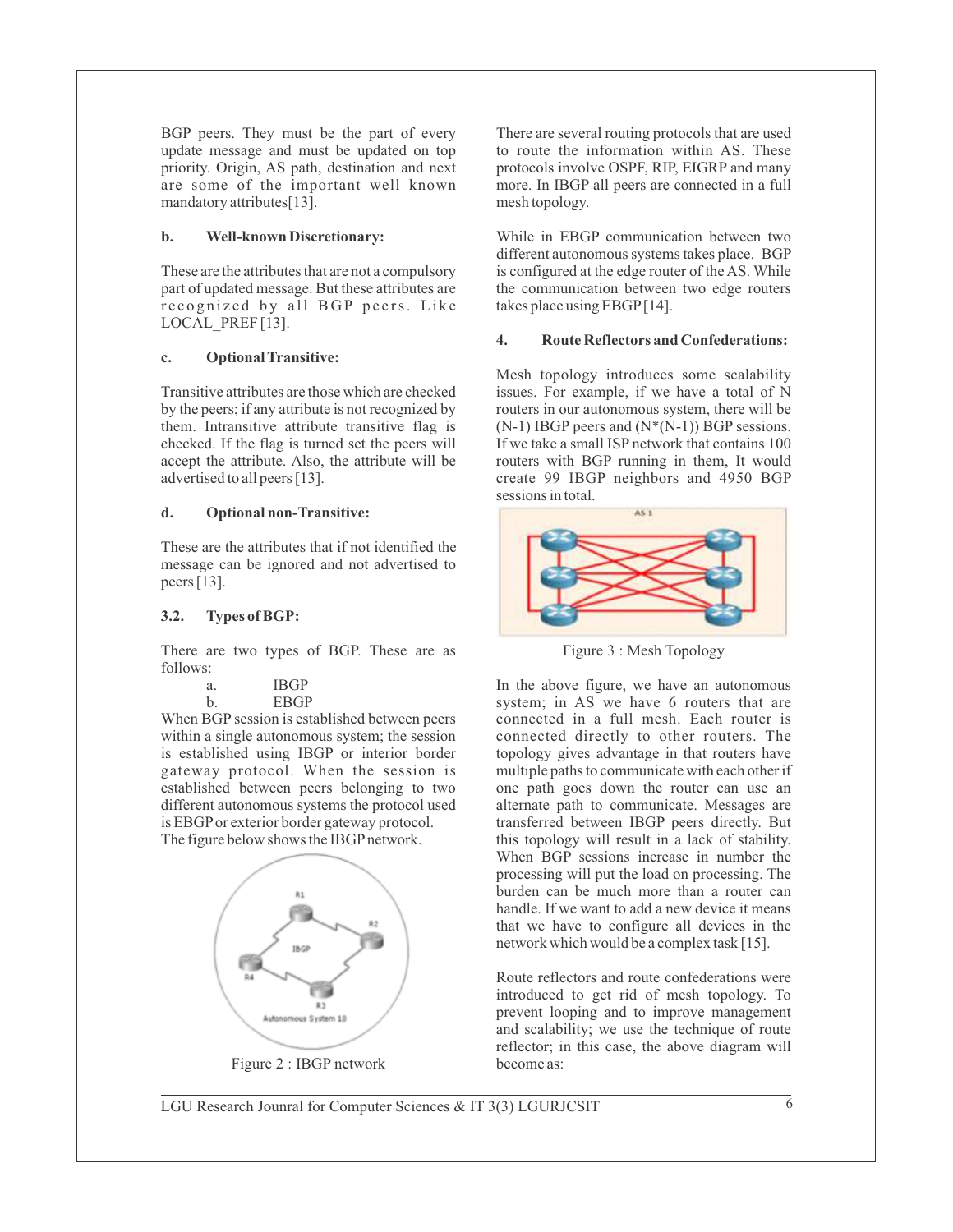

Figure 4 : Router Reflectors

We still have 6 routers. Each router is connected directly to route reflector. When any router will advertise any route to reflector it is reflected to all routers through route reflector. Using this technique scalability is improved and configuration is simplified. The main drawback of this technique is that what if the reflector goes down.

In the BGP confederation, the AS subdivision takes place. The subdivision will decrease the number of BGP peering.



Figure 5 : BGP Confederations

It can be seen that by using BGP confederation the number of BGP peering reduces from 15 to 8. But inside the AS the topology used is mesh topology [15].

## **4. BGPAttacks:**

Routers are exposed to denial of service, unauthorized access, eavesdropping, session hijacking and other types of attacks. Denial of service occurs when the number of packets is more than a router can handle. Some of the denials of service attacks are listed below.

| Sr. no. | Attack Type | Explanation                                                                  |
|---------|-------------|------------------------------------------------------------------------------|
| 1       | Starvation  | Nodes do not receive all packets as the packets may be delivered to inactive |
|         |             | nodes due to excessive traffic.                                              |
| 2       | Black-hole  | Some or all of the packets are dropped by the router.                        |
| 3       | Delay       | Sub optimal paths are used for delivery of packets.                          |
| 4       | Looping     | Traffic is never delivered because packets enter in looping path.            |
| 5       | Network     | Due to fault in routing information the network is divided. Part of network  |
|         | Partition   | is divided from rest of the network.                                         |
| 6       | Churn       | Packet delivery is disrupted due to changes in packet forwarding.            |

Table 2: Types of BGP Attacks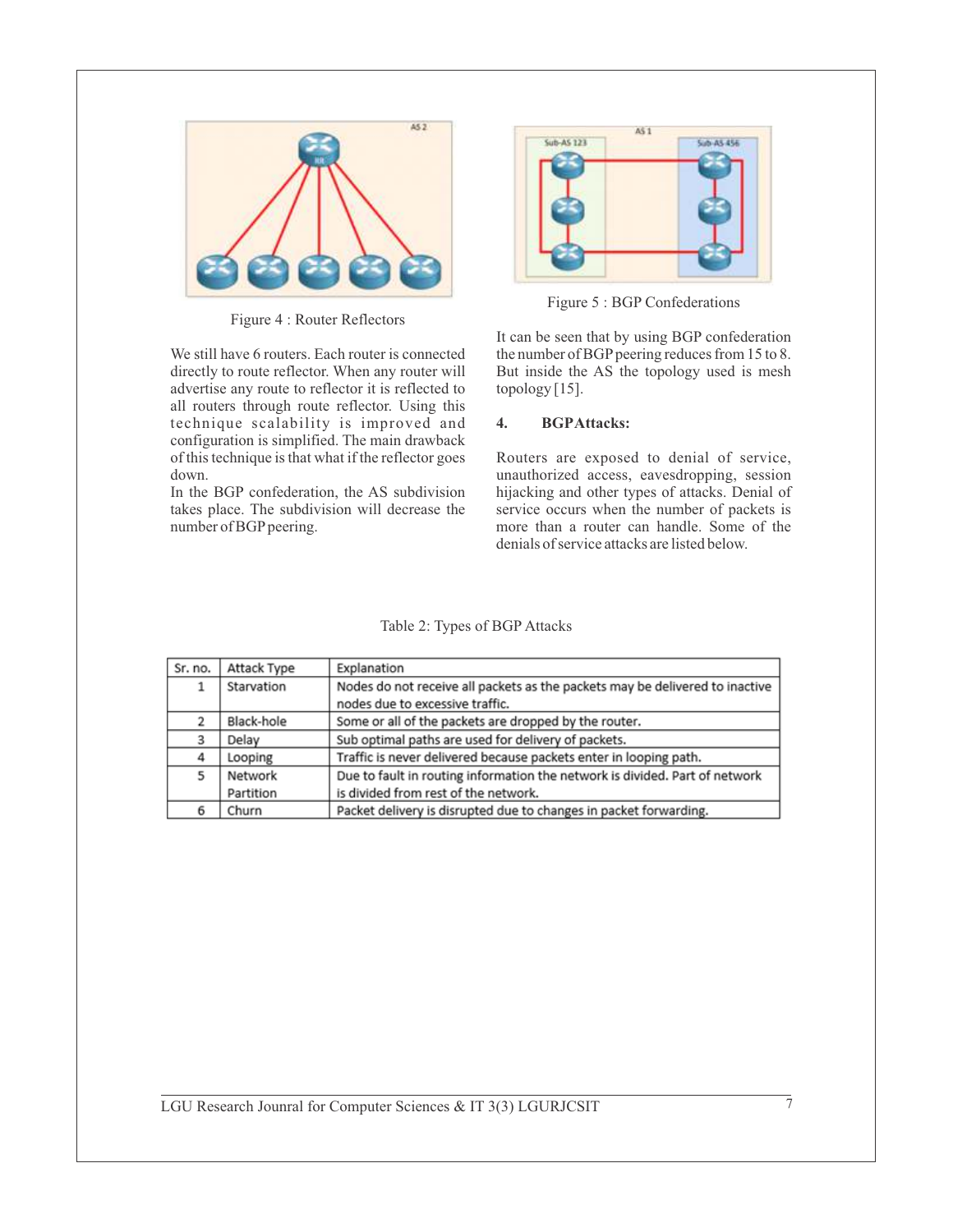Unauthorized access is possible when the password is guessed or it is not changed. Social engineering or misuse of software flaws also results in unauthorized access. Because BGP messages are not encrypted the eavesdropping of BGP packets may take place on path anywhere between routers. Using the incorrect IP addresses or inserting wrong data in routing tables may become the reason for packet manipulation. Session hijacking involves the use of false packets to continue an authorized session by some unauthorized source [10].

## **4.2. Protection and Security:**

Securing BGP mainly involves protecting the router on which BGP is running. The first step to protect the router is to keep and operate the router in a secure room. Only the administrator or authorized persons are allowed to visit the room. Provide constant power supply to the routers so to reduce the chances of a router failure.

## **5. Conclusion:**

This paper includes an analysis of border gateway protocol. As the internet is a collection of different autonomous systems. There is a need to connect these different AS, so BGP was mainly designed for this purpose. It is an Exterior gateway protocol that connects two different AS. When the BGP session is between routers of the same AS, the used is an interior gateway protocol and when connection is between different AS's the protocol used is exterior gateway protocol. The main issue in mesh topology is the scalability which is reduced by the BGP route reflectors and confederations. In this paper, the security risks and their solutions is also discussed.

## **6. Acknowledgement**

The authors acknowledge the encouragement of Shazia Saqib the chief editor and the Dean Faculty of Computer Science, Lahore Garrison University.

# **References:**

[1]. IANA. (2016). Border Gateway Protocol (BGP) Parameters. Retrieved from http://www.iana.org/assignments/bgpparameters/bgp-parameters.xml

- [2]: https://www.lifewire.com/how-routerswork-816456
- [3]: http://www.firewall.cx/networkingtopics/routing/routing-protocols.html
- [4]. Deng, J., Wu, S., & Sun, K. (2014). Comparison of RIP, OSPF and EIGRP Routing Protocols based on OPNET, 23. R e t r i e v e d f r o m http://www.sfu.ca/~sihengw/ENSC427 \_Group9/Final Report .pdf
- [5]: https://www.google.com.pk/url?sa=t&r ct=j&q=&esrc=s&source=web&cd=8& cad=rja&uact=8&ved=0ahUKEwiuh7 msxHYAhXva5oKHRoDCSUQFghgM Ac&url=https%3A%2F%2Fwww.incap sula.com%2Fblog%2Fbgp-routingexplained.html&usg=AOvVaw3O fkiN-YcNEroJy dSa2\_F4
- [6]:
	- http://www.thenetworkencyclopedia.co m/entry/ exterior-gateway-protocolegp/
- [7]. Xuehui, W. (2013). BGP Fast Convergence Based on Message Classification, 6(6), 151–160.
- [8]. Bhagat, N. H. (2012). Border Gateway Protocol – A Best Performance Protocol when used for External Routing than Internal Routing. International Journal of Applied Information Systems (IJAIS) – ISSN : 2249-0868 Foundation of Computer Science FCS, New York, USA, 3(2), 29–32.
- [9]: Protocol, B. G., Version, B. G. P., Vector, P., Path, A. S., Systems, A., & Systems, B. G. P. A. (2007). - Border Gateway Protocol -,  $1-30$ .
- [10]: Caesar, M., & Rexford, J. (2005). BGP routing policies in ISP networks. IEEE N e t w o r k,  $19(6)$ ,  $5 - 11$ . https://doi.org/10.1109/MNET.2005.15 41715
- [11]: http://www.brocade.com/content/html/e  $n$ / configuration-guide/nos-601-